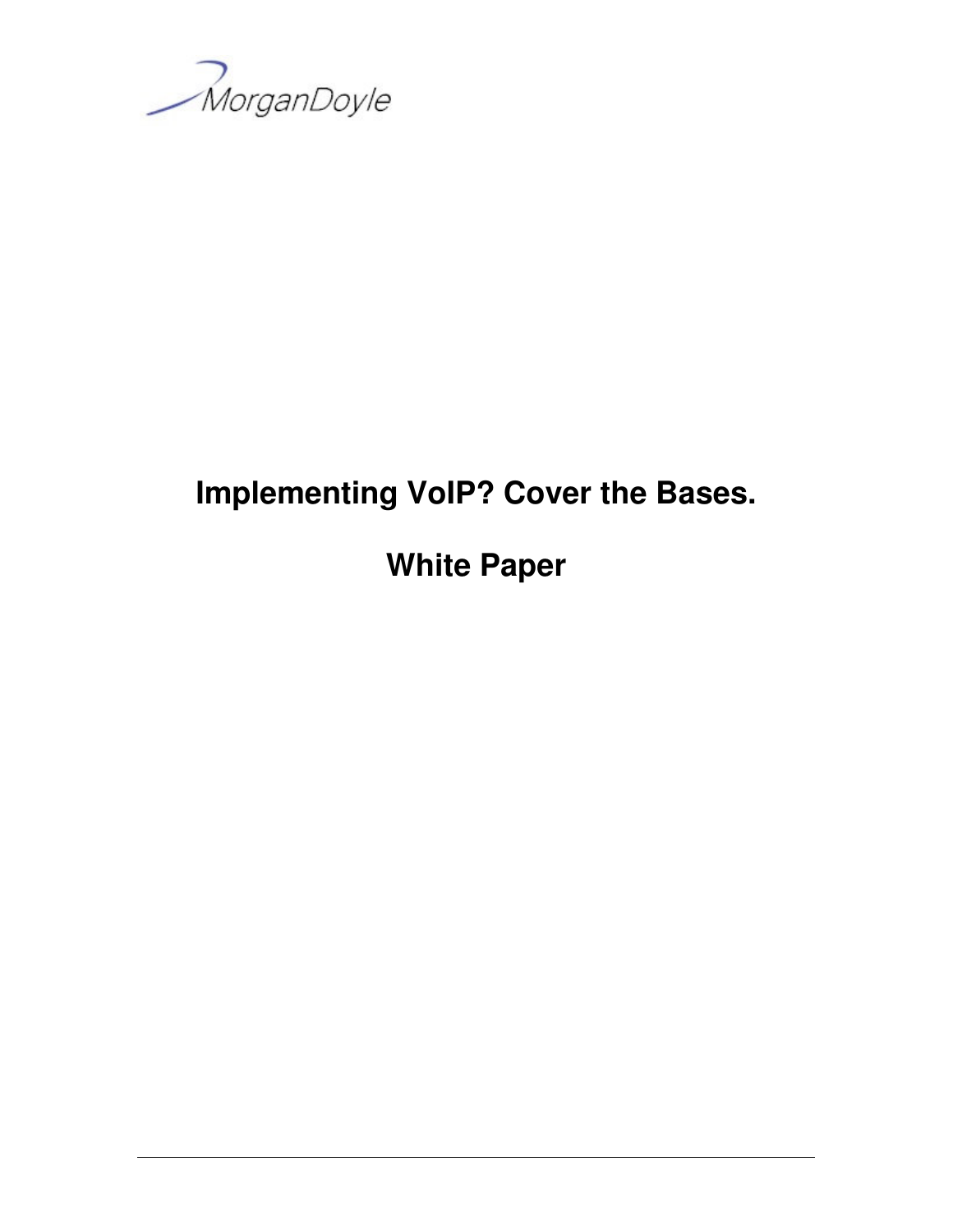# **Contents**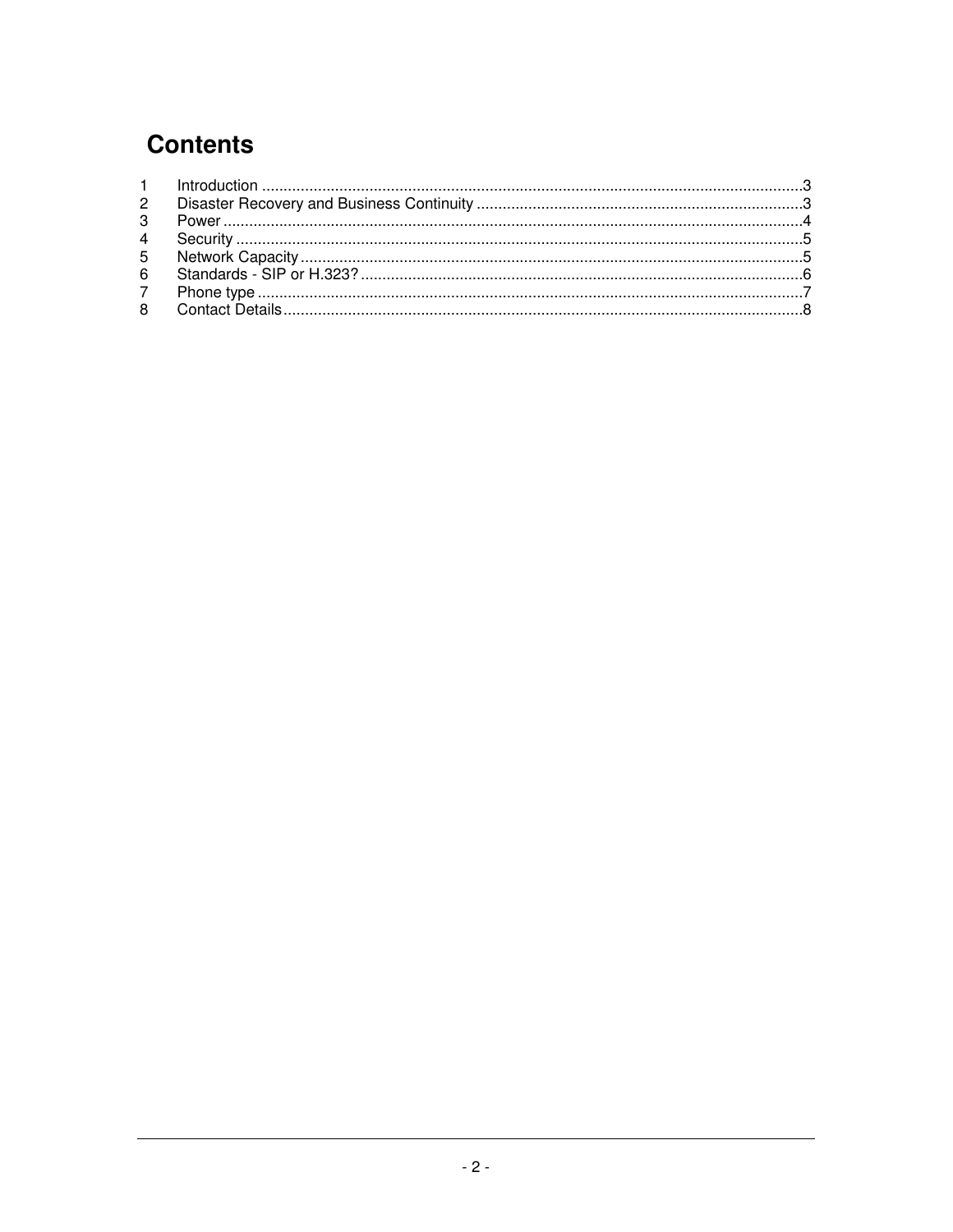### **1 Introduction**

Convergence of voice and data networks, in the first instance by implementing a VoIP telephony system, is gaining huge momentum in the marketplace. For example, the telecoms research company, Analysis, believe that mobile and VoIP will account for more than 60 per cent of residential voice spend in Western Europe by 2010, whilst amongst enterprises VoIP uptake is being driven by 3 strong factors that directly affect the bottom line:

- Low cost phone calls;
- Add-on services and unified messaging; and
- Merging of data/voice infrastructures.

If you have made the decision to move to VoIP on these grounds, you need to consider carefully a number of issues and make firm decisions before proceeding if the implementation is not to end in tears.

In this white paper we look at some of the most significant of these issues.

### **2 Disaster Recovery and Business Continuity**

The fundamental change in architecture brought about in moving from traditional telephony to VoIP means that disaster recovery and business continuity plans are likely to require updating. They should be reviewed before implementation and their requirements re-assessed in the light of the up-coming changes in vulnerabilities. DR/BC requirements should be fed into the VoIP procurement exercise not retrofitted once VoIP has been implemented.

In many organisations telephony is not only a core business service but also an indispensable "lifeline" service but it may be that insufficient attention was paid to it in the old plans because of the high availability maintained by service providers with years of experience with the traditional telephony arrangement. Now telephony will be part of the data network and again continuity requirements for this may have been less stringent in the old plan than will be acceptable once voice is carried. Remember that if your data network fails for whatever reason you will have no telephones unless you make some arrangement beforehand.

As in all DR/BC planning exercises it is important to examine all business processes to assess their reliance on telephony, their priority for restoration, the length of time they could survive without telephony, their geographical distribution where a network spans multiple locations and alternative methods of provision. This analysis together with risk assessment will allow you to define the appropriate resiliency and fall-back features for your new telephony arrangement, which may include:

- Duplication of major PBX nodes;
- Fallback to POTS (Plain Old Telephone System) at all or strategic locations;
- Protection against loss of power;
- Emergency use mobile phones (which could be pay-as-you-go);
- Emergency facilities with pre-provisioned network connections;
- Re-routing via the public internet;
- etc.

Regular testing is essential if DR/BC plans are to be of any use. In particular it is essential to regularly test UPS devices and generators for degraded performance and immediately correct any problems.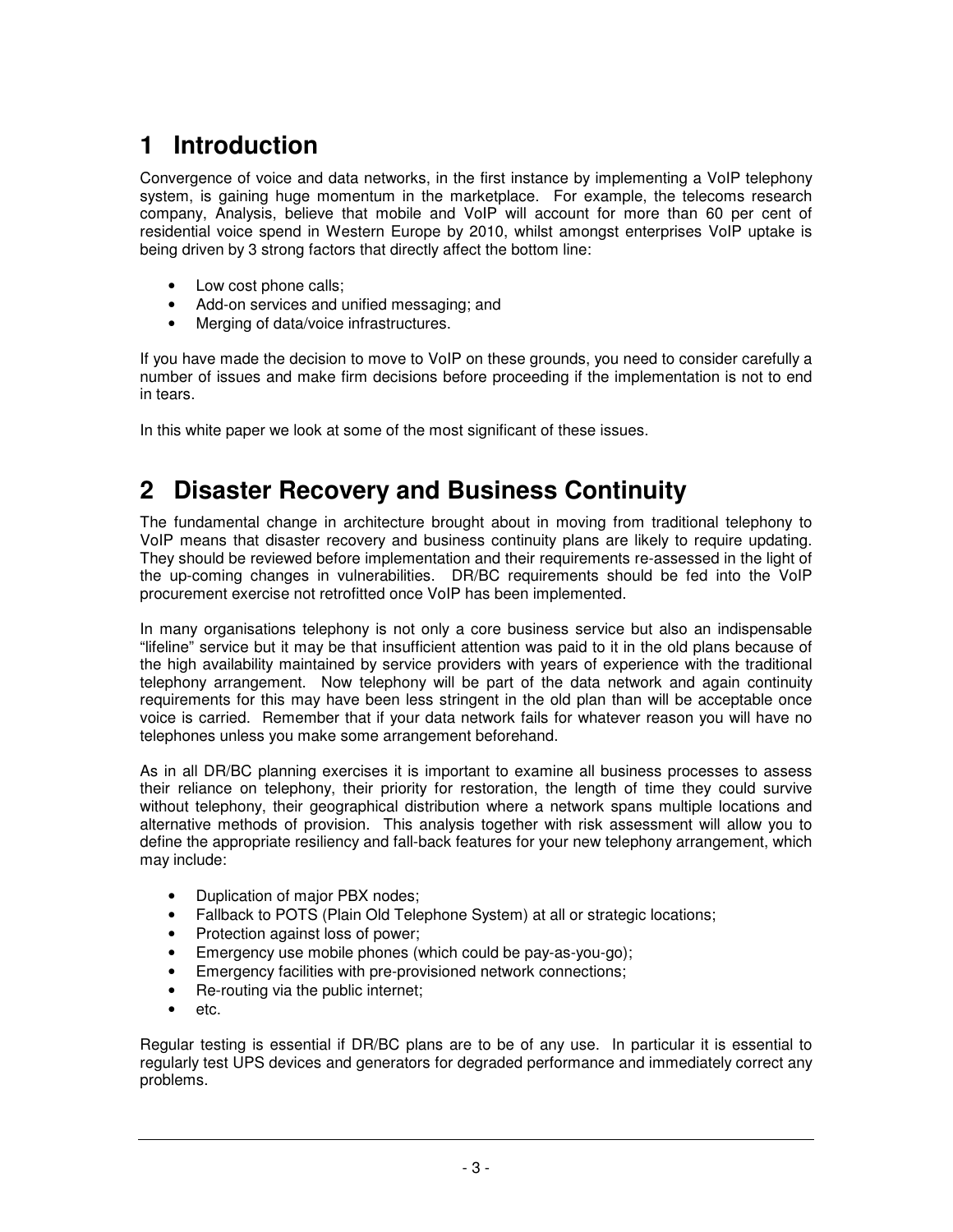#### **3 Power**

There are two aspects of powering an IP telephony network that need consideration. Both stem from the fact that traditional phone systems have separate power circuits and may have the appearance of being immune to power cuts.

In traditional phone systems the PBX is powered by a DC supply with, in normal, non-mission critical business systems, battery backup providing 2 hours of continued operation in a power cut. (The received wisdom is that this allows one hour waiting for restoration and then a second hour to implement contingency plans – see disaster recovery section.) In IP telephony systems the equipment providing equivalent functionality to the PBX are AC-powered servers and routers/switches. The norm for these data network devices is UPS backup power sufficient only to allow for clean shutdown, i.e. 15-30 minutes. Larger organisations may further protect those servers and switches centralised in a major "datacentre" with longer period UPS or a standby generator.

To protect the new VoIP implementation against power cuts requires identification of all key servers and routers/switches and connection of these to the appropriate backup supply. You need to ask whether all devices currently have UPS, whether the UPS's are rated to provide power for the time required by your organisation's disaster recovery / business continuity plan, and whether the current UPS and standby generator facilities have sufficient spare capacity to cope with the additional devices being connected with the implementation.

In traditional phone systems handsets take their power from the wall socket which is supplied directly from the Centrex or in-house PBX system and again these are protected against AC power failure for 2-8 hours by battery backup. In contrast VoIP handsets are connected to the data network and normal data network cabling does not include a power supply. However, there are enough spare wires to allow normal data network cabling to carry power. This gives a number of options for providing power to VoIP handsets:

- AC adapter plugged into the mains;
- USB connection from the PC;
- Power from the data network connection (in-line power injector); and
- Power from the data network connection (router/switch module).

Each has pros and cons. For the first two options as well as the possibility of power being turned off, there is a major problem of providing backup power during a power cut. Individual UPS systems become increasingly expensive for larger installations and logistically extremely problematic. Imagine the extra burden on support of ensuring that a set of individual UPS systems are all connected properly and all functioning properly with adequate battery life. So the first two are probably only suitable for small installations, in other cases centralized power and battery backup provided over the Ethernet is the only realistic method, i.e. one of the latter two options

Inline power-injectors are placed between a switch and patch panel. They require extra space in your racking, another set of patching and identification of ports to be powered (unless all ports are). They are ideal if you do not wish to upgrade your switches or, in some circumstances, replace them with a new proprietary solution, and are also useful for gradual migration or evaluation purposes. New switch modules are cleaner, in the sense of space required and patching, but they may be more expensive and lead to lock-in of supplier for both switch and handset equipment.

In either case the devices should conform to the emerging Power Over Ethernet (POE) standard, IEEE 802.3af. This standard mandates the use of a discovery voltage so that power is not given to non-power-using devices connected to network outlets. It also defines an optional graded, fourtiered power consumption classification scheme intended to minimize power consumption and,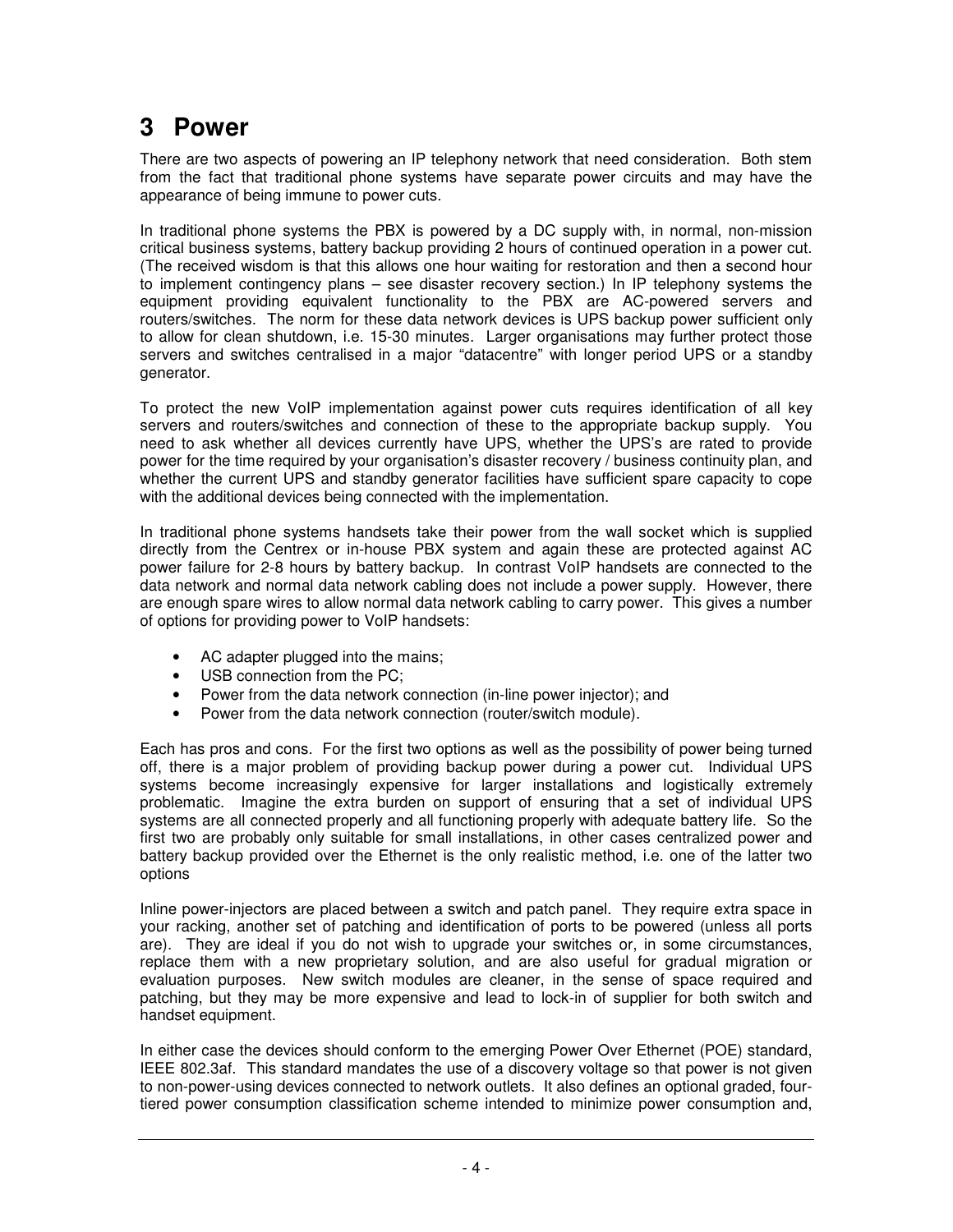therefore, overall power requirement. We suggest that preference is given to POE devices that support this option.

Two further considerations for POE are that Cat 5 wiring is required (Cat 3 is unsuitable) and 1000base-T (Gigabit Ethernet) is excluded (because the spare wires are used for data signaling). This is not a problem if you don't use Gigabit Ethernet or use it only for backbone networking, i.e. it does not service the desktop.

### **4 Security**

VoIP is an IP application. All VoIP components - IP-PBXs, gateways, servers (proxy, registrar, and locator servers), and IP phones - are addressable and accessible over the data network, and as such are subject to all of the security threats that endanger other network connected data applications. For example:

- Denial of Service (DOS). Attacks via a weakly protected VoIP element could flood the network disabling data applications, or conversely a DOS attack on a data application could inhibit voice traffic.
- Hackers making free use of the telephone system, for example by fooled billing (making the call appear to terminate internally when, in fact, it continues externally).
- Snooping on network traffic, soft phones and voicemail by various devices, or by call hijacking (routing a call to a different destination).

Attacks on VoIP can also be made in the network on either the signaling path, e.g. to steal account codes, or the payload path, e.g. for eavesdropping. VoIP poses additional problems where NAT (network address translation) is being used to hide internal IP addresses from the outside world, because, whereas NAT deals with addresses in layer 3 protocols, VoIP uses layer 5.

Security and securing the telephone system should be well understood and implemented before connecting a new VoIP installation to the outside world. You should:

- 1. Engage your security experts to thoroughly update your security policy to account for the new risks posed by VoIP, and to apply existing security policies to new equipment, e.g.
	- a. routinely update the IP-PBX operating system with the latest security patches; and
	- b. ensure default login and administration passwords on new equipment are changed immediately they are put into service – remember VoIP handsets will probably become the commonest device on the data network.
- 2. Ask your prospective suppliers, unprompted, of their views of security risks and how their proposed solutions deal with them.
- 3. Make sure your existing infrastructure, including firewalls, routers, VPNs, etc are capable of supporting VoIP security features (e.g. dynamic port allocation, application level address inspection) with the required performance for voice QoS and are configured to do so.
- 4. Ensure encryption of voice traffic traveling over unsecured channels, such as the Internet, is turned on  $-$  it may not be by default.

### **5 Network Capacity**

It is obvious that telephone calls require a network and that they use bandwidth on that network – they don't come for free, so switching telephone calls from a dedicated network onto your data network is going to have some impact. Calls also require a different dynamic to most data applications because the device at each end of the network (a human) is not very tolerant of delay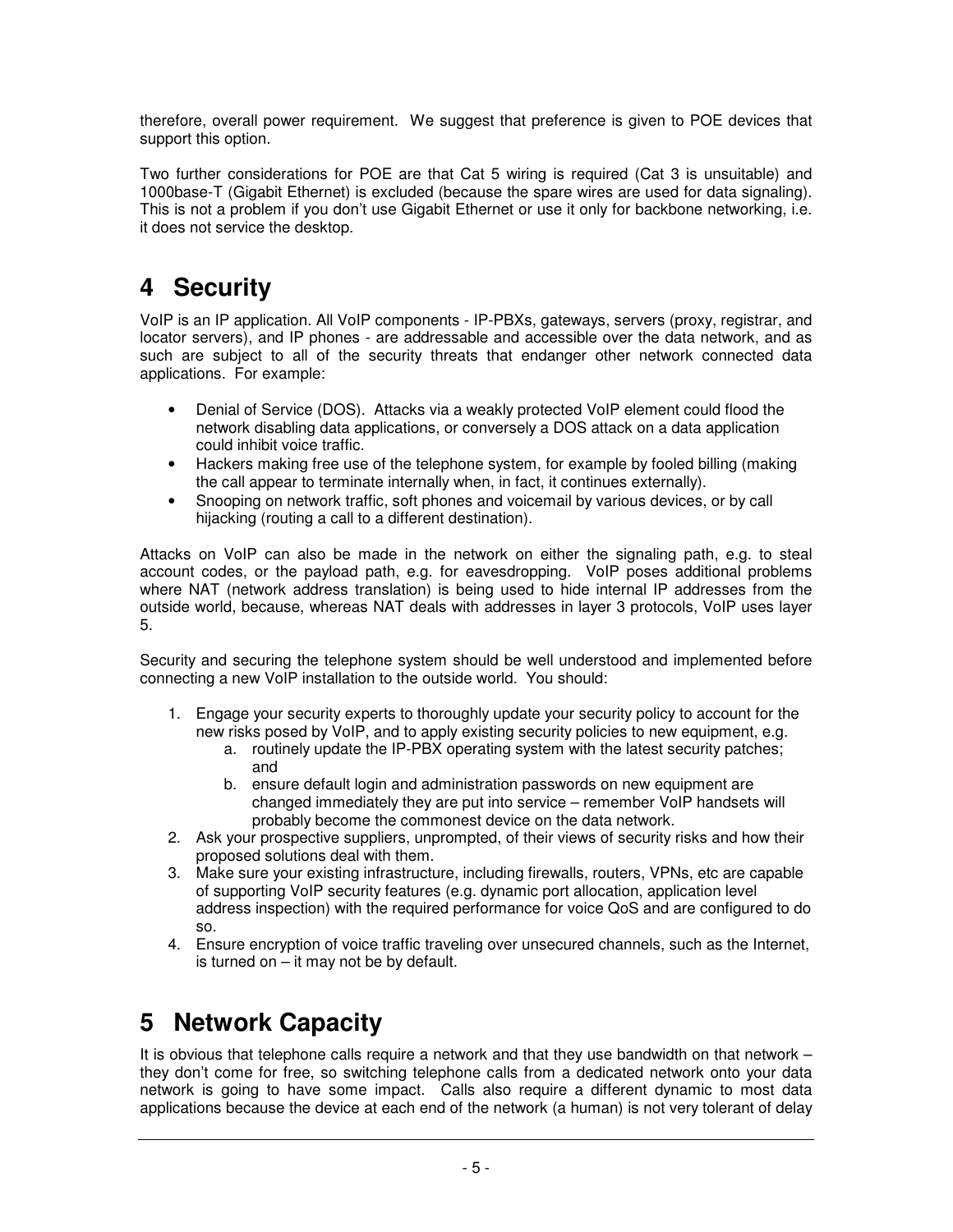or variation in delay (jitter). So not only must the bandwidth previously being used on dedicated telephone connections now be found on the data network, but the Quality of Service must be assured for the new traffic. It is as well to discover if your existing data network will be able to cope with these demands before implementation by commissioning a baseline network assessment, or network readiness test. These typically run simulated voice traffic over your entire IP network (LAN & WAN) checking:

- Network devices (routers, switches, etc) have the capacity and QoS features required for voice;
- LAN and WAN utilisation;
- Interaction with, and affect on, data applications;
- Effectiveness of network-optimisation tools to maximize utilization through compression and latency-reduction techniques

You can make your own estimates of the bandwidth requirement for voice traffic by using the calculator at:

http://www.packetizer.com/voip/diagnostics/bandcalc.html,

get a feel for the quality of phone calls on your existing network by using the Mean Opinion Score (MOS) calculator at:

#### http://davidwall.com/MOSCalc.htm

and get a feel for the suitability of your external, Internet connection for voice traffic by using the tool at:

#### http://www.testyourvoip.com/.

MOS is a qualitative measure of voice quality that can be assessed by human testers or by standard calculations on various measured parameters of network performance (e.g. packet loss). Since the telephone system is such a key element of business it is as well to consider including monitoring tools, including MOS, within your procurement so that upcoming problems can be addressed before they affect business performance.

#### **6 Standards - SIP or H.323?**

All communication systems rely on standards. From the end user / customer perspective the ideal is a single standard, internationally agreed and adopted by all vendors. Unfortunately, VoIP suffers from two competing standards for call signaling and control issued by international standardization bodies:

- H.323 (Packet-based multimedia communications systems) issued by the ITU; and
- SIP (Session Initiation Protocol) issued by the IETF.

There are other, proprietary protocols in use, for example Skype.

Call signaling and control is responsible for call set-up (locating the called device and negotiating how information will be exchanged) and many of what ordinary users would regard as PBX features. And newer features envisaged for converged applications (e.g. instant messaging).

Work started on both standards in 1995, but H.323 was the first to be published (in 1996) and implemented by vendors. It remains the most widely deployed and handles literally billions of call minutes every month. It builds on the ITU's wealth of traditional telephony standards and so it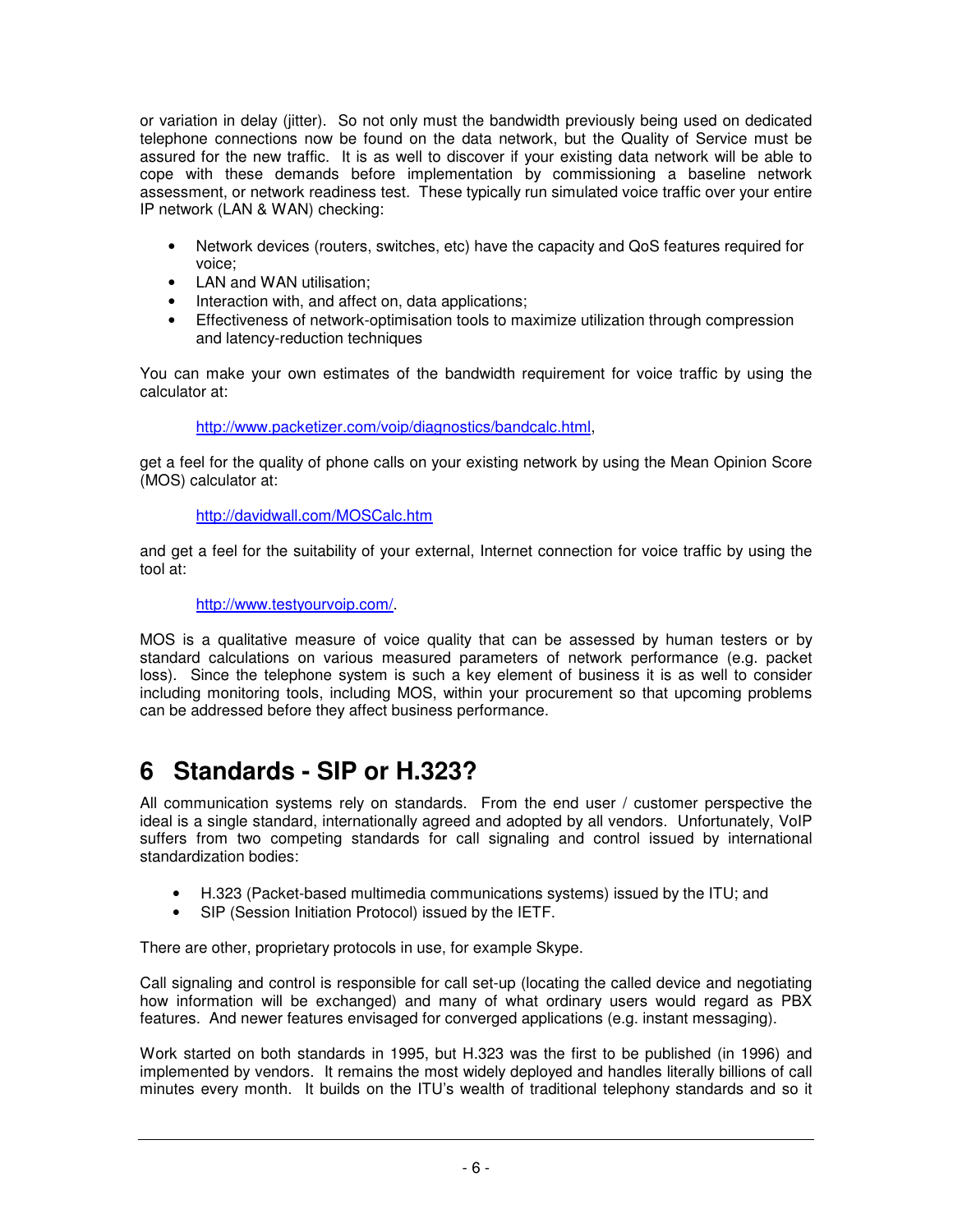interfaces well with the PSTN and is rich in support of traditional PBX features. It is seen by SIP proponents as monolithic, unwieldy and difficult to expand to include new services.

Even though SIP had a longer gestation (first published in 1999), it is a simpler standard. Following the IETF philosophy of many, modular components, SIP, as it name suggests, was originally for session initiation only. Whilst this had the advantage of being simple to implement, it s features were insufficient for complex situations which are much closer to the norm in telephony, and so different variants of SIP with additional features have been created. A further problem which has made for slow adoption by service providers and enterprises, is that service logic (e.g. call hold, call transfer, call park, etc) is in the end-user device. This makes problem resolution more difficult, tends to restrict the choice of end-user devices and makes the introduction of new services more complex and expensive. Amongst SIP's advantages are its more human meaningful addressing/numbering – something akin to an email address rather than a number – and its support for instant messaging both of which make it more amenable to convergence with the data world.

However, both protocols work and do the basic job of supporting voice calls, and both have their advantages and disadvantages. There is no guarantee that one or the other will eventually dominate the market and since no-one can predict the future and you should never believe the hype, we suggest that you carefully determine and prioritise your requirements, including the requirements of key business applications in your long-term strategy and then judge on today's functionality and availability which suits best. It may be helpful to study the following comparison tables one with a H.323 bias (http://www.microtronix.ca/sip\_vs\_h323.htm) and one with a SIP bias (http://www.iptel.org/info/trends/sip.html).

One final note. Even proprietary solutions like Skype may have their niche in enterprise telephony, for example as another gateway into the organisation's call centre made available for customers who know and accept its quality issues.

## **7 Phone type**

The popularity of softphones waxes and wanes, and is dependent on the type of job a user does. For call centre operative they are almost obligatory; for a salesman almost irrelevant. But what about all of those roles that sit between these extremes? Currently they are perhaps on the wane because:

- Application suites whether related to telephony or not tend to increase in complexity and demand on the PC's resources whilst maintaining good quality voice using a softphone also uses a significant amount of a computers resources;
- Voice processing is done in hardware in a hard phone, which is always likely to be more efficient and higher quality than software processing;
- Standard phone features, even something simple like a message waiting light, are not always well supported in a softphone; and
- Some advanced mobility features are based on easy access to any of the various telephony devices available to a user and yet softphones may often be unreachable.

Having said that, softphones have their place and can represent a considerable cost saving depending on the quality of headsets demanded by users.